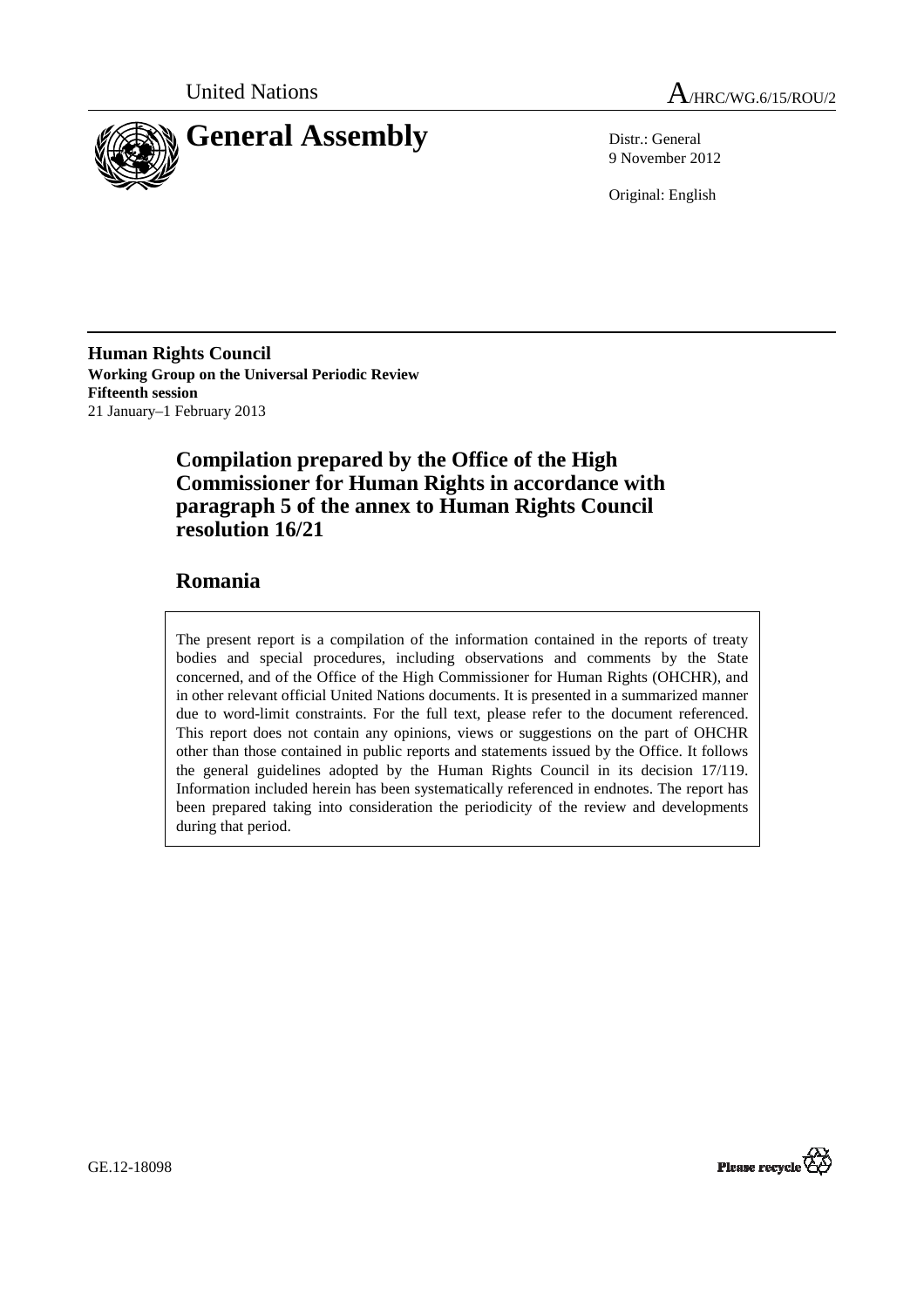# **I. Background and framework**

## **A. Scope of international obligations**<sup>1</sup>

### **International human rights treaties**<sup>2</sup>

|                                                             | Status during previous cycle                                                  | Action after review                                       | Not ratified/not<br>accepted            |
|-------------------------------------------------------------|-------------------------------------------------------------------------------|-----------------------------------------------------------|-----------------------------------------|
| Ratification,<br>accession or<br>succession                 | <b>ICERD</b> (1970)                                                           | OP-CAT (2009)                                             | <b>ICRMW</b>                            |
|                                                             | <b>ICESCR</b> (1974)                                                          | CRPD (2011)                                               |                                         |
|                                                             | <b>ICCPR (1974)</b>                                                           | <b>CPED</b>                                               |                                         |
|                                                             | <b>ICCPR-OP 2 (1991)</b>                                                      | (signature only, 2008)                                    |                                         |
|                                                             | CEDAW (1982)                                                                  |                                                           |                                         |
|                                                             | CAT (1990)                                                                    |                                                           |                                         |
|                                                             | CRC (1990)                                                                    |                                                           |                                         |
|                                                             | OP-CRC-AC (2001)                                                              |                                                           |                                         |
|                                                             | OP-CRC-SC (2001)                                                              |                                                           |                                         |
| Reservations,<br>declarations<br>and/or<br>understandings   | <b>ICERD</b><br>(Declaration, arts. 17 and 18,<br>1970)                       | OP-CAT<br>(Declaration, art. 24.1,<br>2009)               |                                         |
|                                                             | <b>ICESCR</b><br>(Declaration, arts. 26, para.1, 1,<br>para. 3, and 14, 1974) |                                                           |                                         |
|                                                             | <b>ICCPR</b><br>(Declaration, arts. 1, para .3, and<br>48, para. 1, 1974)     |                                                           |                                         |
|                                                             | <b>ICCPR-OP1</b><br>(Declaration, art.5, para. .2(a),<br>1993)                |                                                           |                                         |
| Complaint<br>procedures,<br>inquiry and<br>urgent $action3$ | ICERD, art. 14 (2003)                                                         | OP-CRC-IC,                                                | OP-ICESCR,                              |
|                                                             | ICCPR-OP 1, (1993)                                                            | (signature only, 2012)<br>CPED,<br>(signature only, 2008) | ICCPR, art. 41                          |
|                                                             | OP-CEDAW, art. 8 (2003)                                                       |                                                           | CAT,<br>arts. 21 and 22<br><b>ICRMW</b> |
|                                                             | CAT, art. 20 (1990)                                                           |                                                           |                                         |
|                                                             | OP-CRPD, art. 6<br>(signature only, 2008)                                     |                                                           |                                         |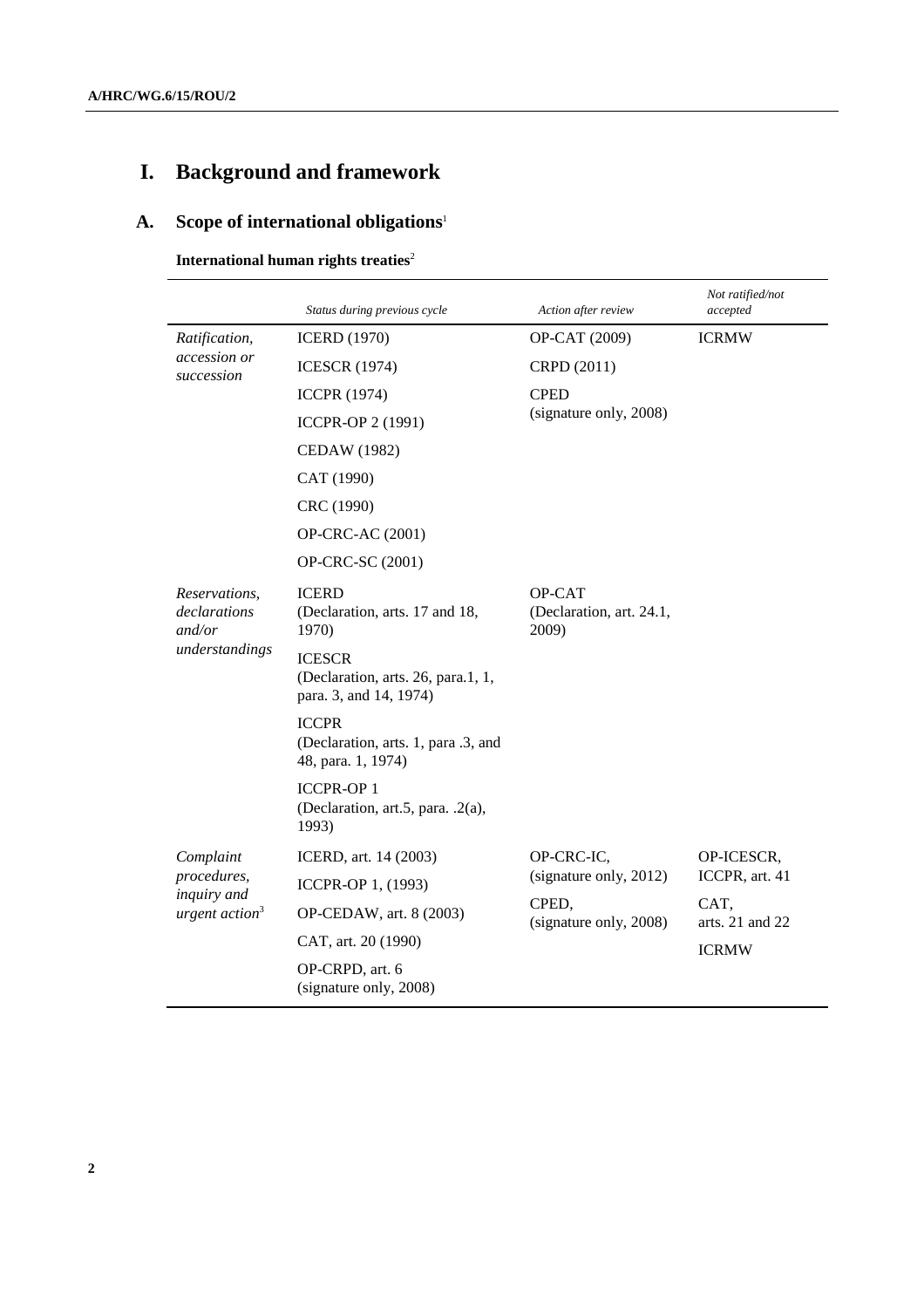|                                                    | Status during previous cycle                                                                                    | Action after review | Not ratified                                                                                     |
|----------------------------------------------------|-----------------------------------------------------------------------------------------------------------------|---------------------|--------------------------------------------------------------------------------------------------|
| <i>Ratification,</i><br>accession or<br>succession | Convention on the Prevention and<br>Punishment of the Crime of<br>Genocide<br>Rome Statute of the International |                     | <b>Additional Protocol III</b><br>to the Geneva<br>Conventions of 12<br>August 1949 <sup>8</sup> |
|                                                    | Criminal Court<br>Palermo Protocol <sup>4</sup>                                                                 |                     | <b>ILO Conventions Nos.</b><br>169 and $189^9$                                                   |
|                                                    | Conventions on refugees and<br>stateless persons <sup>5</sup>                                                   |                     |                                                                                                  |
|                                                    | Geneva Conventions of 12 August<br>1949 and Additional Protocols<br>thereto, except Protocol III <sup>6</sup>   |                     |                                                                                                  |
|                                                    | $\rm ILO$ fundamental conventions <sup>7</sup>                                                                  |                     |                                                                                                  |
|                                                    | <b>UNESCO</b> Convention against<br>Discrimination in Education                                                 |                     |                                                                                                  |

#### **Other main relevant international instruments**

1. The Special Rapporteurs on the human rights of migrants and contemporary forms of slavery, including its causes and consequence<sup>10</sup> the Committee on the Elimination of Racial Discrimination (CERD)<sup>11</sup> and the Committee on the Rights of the Child (CRC)<sup>12</sup> encouraged Romania to consider ratifying the ICRMW.

2. CRC encouraged Romania to ratify OP-CRPD, CPED and OP-ICESCR.<sup>13</sup>

3. The Office of the United Nations High Commissioner for Refugees (UNHCR) recommended that Romania withdraw the reservations to articles 23, 27 and 31 of the 1954 Convention Relating to the Status of Stateless Persons.<sup>14</sup>

#### **B. Institutional and human rights infrastructure and policy measures**

 **Status of national human rights institutions**<sup>15</sup>

| National human rights institution   | Status during previous cycle | Status during present cycle <sup>16</sup> |
|-------------------------------------|------------------------------|-------------------------------------------|
| Romanian Institute for Human Rights | $C$ (March 2007)             | C (May 2011)                              |

4. CRC remained concerned that the Ombudsman Institution did not meet the Paris Principles. It recommended that Romania review status and effectiveness of the Ombudsman Institution. It also recommended that the Ombudsman Institution be equipped with the necessary resources to carry out its mandate in an effective and meaningful way.<sup>17</sup>

5. Furthermore, CRC recommended that Romania establish an independent Ombudsman for children.<sup>18</sup>

6. CERD recommended that Romania ensure that the National Council for Combating Discrimination is fully in compliance with the Paris Principles.<sup>19</sup>

#### **Policy measures**

7. CRC encouraged Romania to implement the National Strategy for the protection and promotion of children's rights (2008-2013), which should ensure that special attention is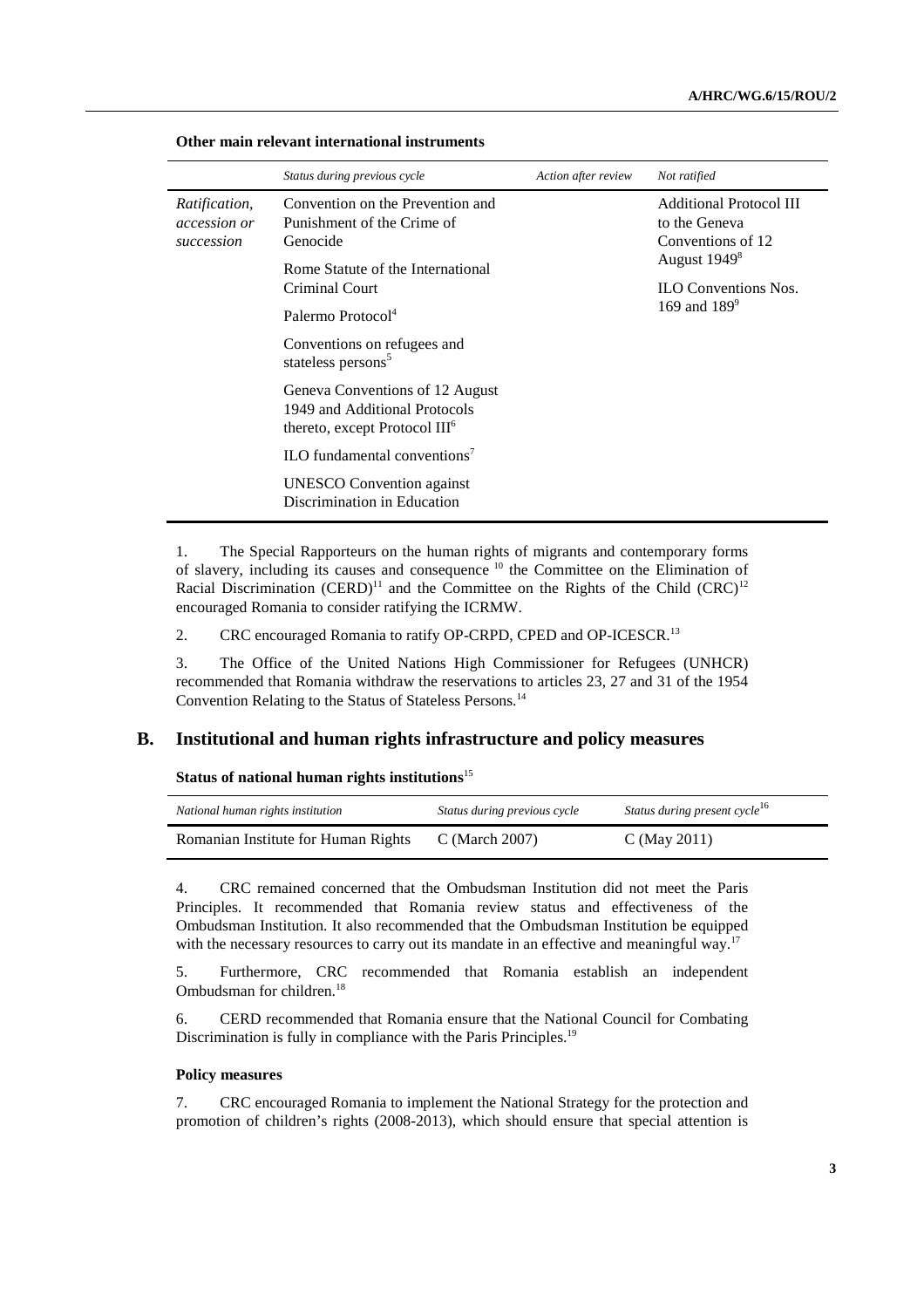paid to children of vulnerable groups, including children living in poverty, Roma children, children with disabilities, children with HIV/AIDS and street children. Furthermore, It recommended that Romania ensure adequate budget allocations and follow-up and evaluation mechanisms for the full implementation of the National Strategy.<sup>20</sup>

## **II. Cooperation with human rights mechanisms**

8. Romania prepared and submitted its mid-term report regarding the follow-up to the universal periodic review (UPR) recommendations put forward during its review in  $2008$ <sup>21</sup>

## **A.** Cooperation with treaty bodies<sup>22</sup>

#### **1. Reporting status**

| Treaty body            | Concluding<br>observations<br>included in<br>previous review | Latest report<br>submitted<br>since previous<br>review | Latest<br>concluding<br>observations | Reporting status                                                                         |
|------------------------|--------------------------------------------------------------|--------------------------------------------------------|--------------------------------------|------------------------------------------------------------------------------------------|
| <b>CERD</b>            | Aug. 1999                                                    | 2008                                                   | Aug. 2010                            | Combined twentieth to twenty-<br>second reports due in 2013                              |
| <b>CESCR</b>           | May 1994                                                     | 2011                                                   |                                      | Third to fifth reports pending<br>consideration                                          |
| <b>HR</b><br>Committee | July 1999                                                    |                                                        |                                      | Fifth report overdue since 1999                                                          |
| <b>CEDAW</b>           | May 2006                                                     |                                                        |                                      | Combined seventh and eighth<br>reports overdue since 2011                                |
| <b>CAT</b>             | May 1992                                                     |                                                        |                                      | Second to sixth reports overdue<br>since 1996, 2000, 2004, 2008 and<br>2012 respectively |
| <b>CRC</b>             | Jan. 2003                                                    | 2007                                                   | June 2009                            | Fifth report due in 2012                                                                 |
|                        |                                                              |                                                        |                                      | Initial OP-CRC-AC and OP-CRC-<br>SC reports overdue since 2003                           |
| <b>CRPD</b>            |                                                              |                                                        |                                      | Initial report due in 2013                                                               |

#### **2. Responses to specific follow-up requests by treaty bodies**

| Treaty body | Due in | Subject matter                                                                                                                                                                                | Submitted in |
|-------------|--------|-----------------------------------------------------------------------------------------------------------------------------------------------------------------------------------------------|--------------|
| <b>CERD</b> | 2011   | Racial discrimination against Roma; excessive<br>use of force by the police against minority<br>groups; racial stereotyping and hate speech<br>against minorities; and racism in sports. $23$ |              |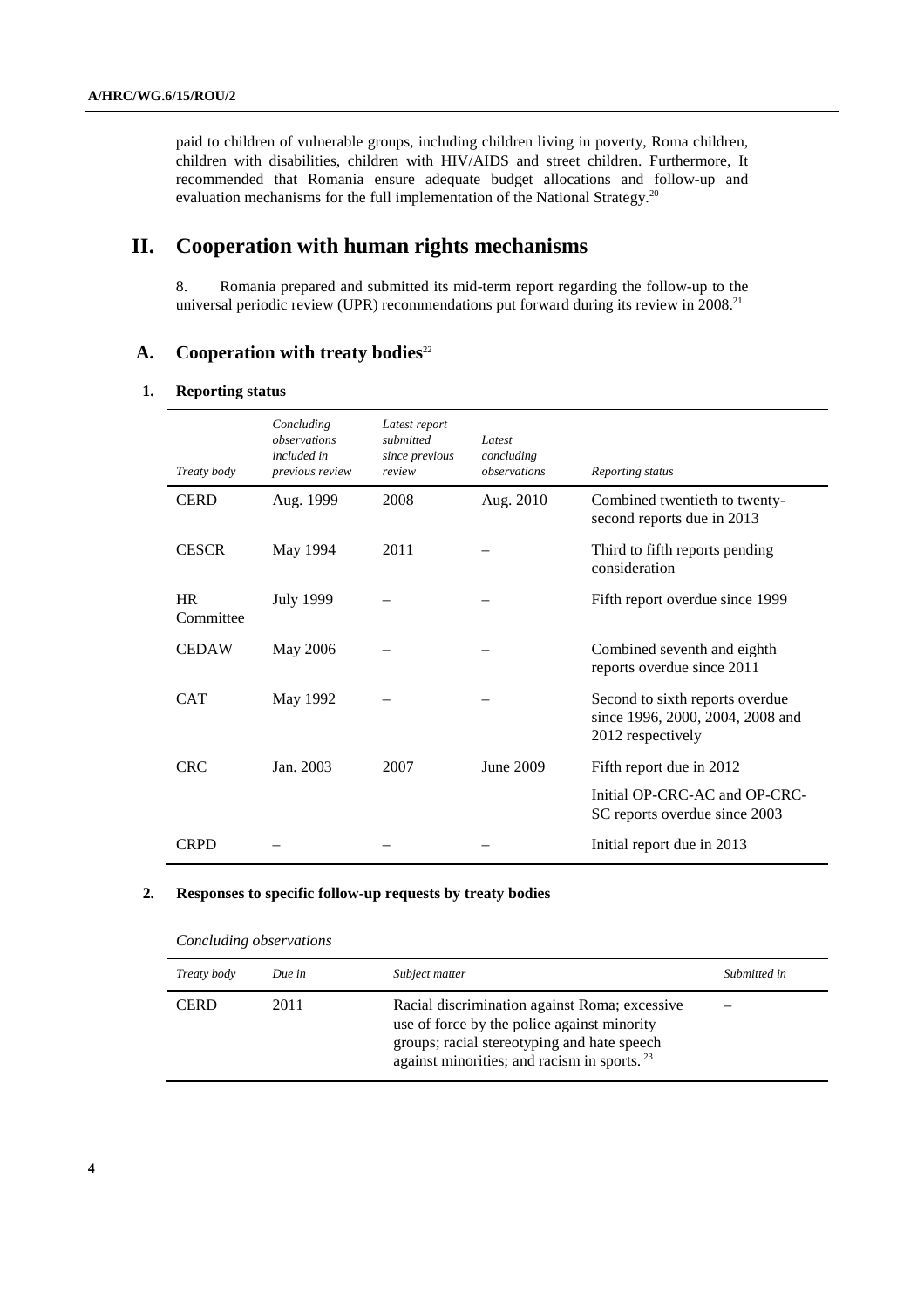9. CRC urged Romania to take all measures to address those recommendations from the concluding observations of the previous report that have not yet, or not sufficiently been implemented.<sup>24</sup>

|                                                              | Status during previous cycle                                                                                                                                                   | Current status                                         |
|--------------------------------------------------------------|--------------------------------------------------------------------------------------------------------------------------------------------------------------------------------|--------------------------------------------------------|
| Visits undertaken                                            | Arbitrary detention (27 Sept.-2 Oct.<br>1998).<br>Torture (19-29 April 1999); slavery                                                                                          | Migrants (15-20 June 2009)                             |
|                                                              |                                                                                                                                                                                | Slavery (13-17 December<br>2010)                       |
|                                                              | (19-30 Sept. 1999); adequate housing<br>$(14-19)$ Jan. 2002); freedom of religion<br>(7-13 Sept. 2003); health (23-27 Aug.<br>$2004$ ; sale of children $(1-10$ Sept.<br>2004) | Independence of judges and<br>lawyers (17-24 May 2011) |
| Visits agreed to in<br>principle                             |                                                                                                                                                                                | Discrimination against women                           |
| Visits requested                                             | Education, request in 2005, follow-up,<br>in 2006                                                                                                                              | Mercenaries (Request on<br>11/01/2011                  |
| Responses to letters of<br>allegations and urgent<br>appeals | During the period under review 7 communications were sent. The<br>Government replied to 4.                                                                                     |                                                        |
| Follow-up reports and<br>missions                            | Torture <sup>26</sup>                                                                                                                                                          |                                                        |
|                                                              | Adequate Housing <sup>27</sup>                                                                                                                                                 |                                                        |

## **B.** Cooperation with special procedures<sup>25</sup>

## **III. Implementation of international human rights obligations, taking into account applicable international humanitarian law**

## **A. Equality and non-discrimination**

10. While taking note that various institutions were established to combat discrimination, CERD observed that some of their areas of competence might overlap, particularly between the National Council for Combating Discrimination and the Ombudsman, which might be detrimental to the effectiveness of one or another institution in the fight against discrimination. It recommended that Romania specify the respective areas of competence of the various institutions and bodies combating discrimination to ensure the effectiveness of the system for preventing and combating discrimination.<sup>28</sup>

11. Noting with concern racial stereotyping and racial discrimination against Roma, CERD encouraged Romania to enforce legislation banning discrimination against Roma.<sup>29</sup>

12. CRC was concerned that Roma children, children with HIV/AIDS, children with disabilities, children victims of violence, children left behind by their parents and children benefiting from social protection measures experienced discrimination and stigmatization. It recommended that Romania ensure full protection against discrimination on any grounds,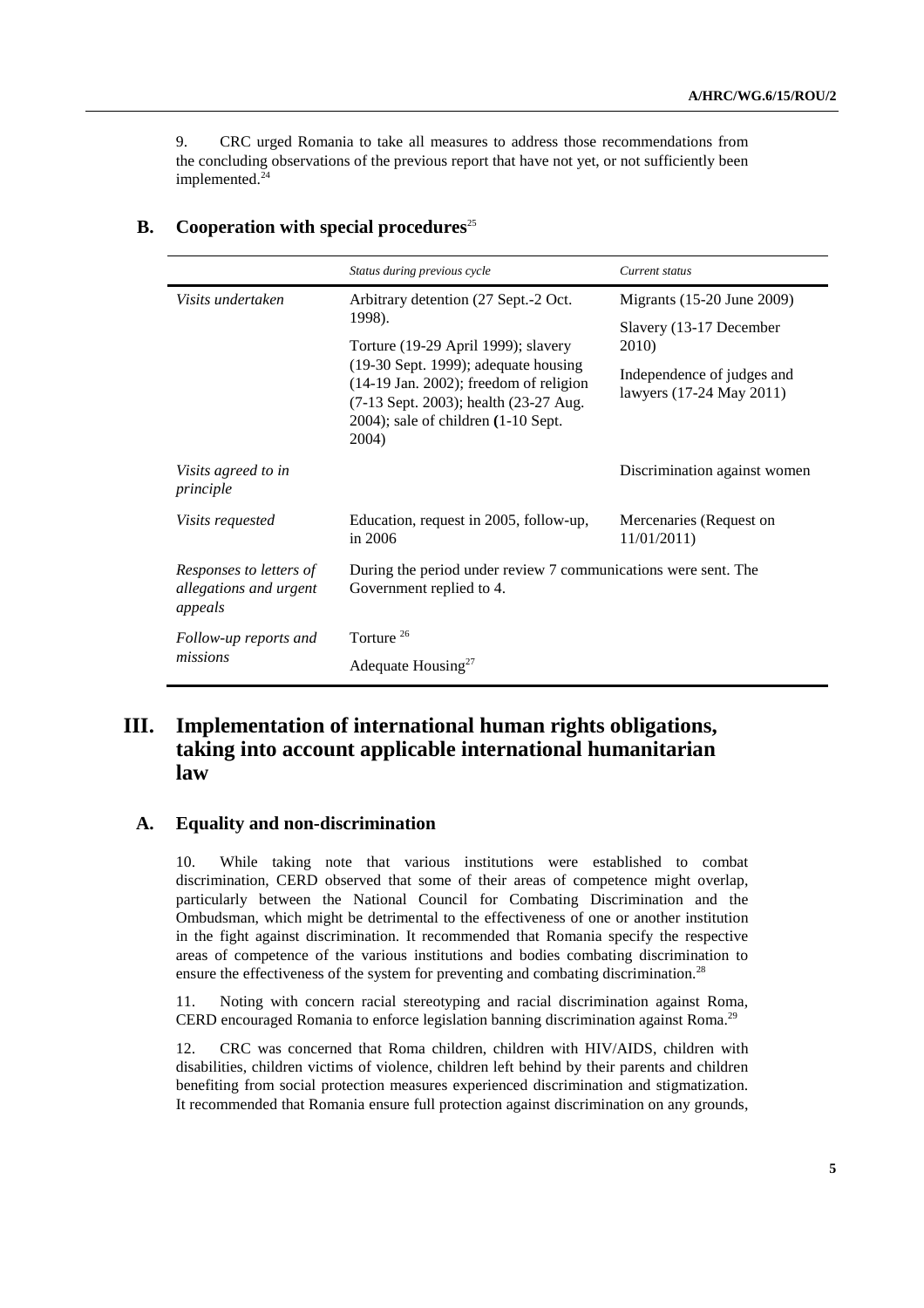including by ensuring that cases of discrimination against children are addressed effectively, including with administrative, disciplinary and penal sanctions.<sup>30</sup>

13. CRC was concerned that social stigmatization of children with disabilities persisted, preventing them from receiving necessary services. It recommended that Romania encourage the inclusion of children with disabilities in society and prevent discrimination against them. $31$ 

#### **B. Right to life, liberty and security of the person**

14. In 2010, the Special Rapporteur on the question of torture welcomed Romania's legislative, regulatory and institutional efforts in combating torture and ill-treatment and improving the situation of persons deprived of their liberty. However, he was concerned about reports of ill-treatment and police brutality against members of the Roma minority and urged Romania to undertake effective and impartial investigations of such allegations.<sup>32</sup>

15. Furthermore, CRC reiterated that law enforcement officers continued to employ illtreatment, including threats and physical abuse, when coming in contact with children. It urged Romania to stop police violence against children and implement legislation prohibiting all forms of torture; investigate all allegations of torture and ill-treatment of children; ensure the inadmissibility of evidence obtained through the use of torture; and provide care, recovery, reintegration and compensation for victims.<sup>33</sup>

16. CERD was concerned about the excessive use of force, ill-treatment and abuse of authority by police and law enforcement officers against minority groups, particularly Roma. It encouraged Romania to enforce existing measures to combat excessive use of force, ill-treatment and abuse of authority by police against minority members; facilitate victims' access to remedies, guarantee the processing of complaints and ensure that such behaviour is prosecuted and punished by the judicial authorities.<sup>34</sup>

17. The Special Rapporteur on the human rights of migrants recommended that Romania restrict the use of detention for immigration purposes, ensuring that it is a measure of last resort, only permissible for the shortest period of time and when no less restrictive measure is available, and therefore to use and make available alternative measures to detention both in law and in practice.<sup>35</sup>

18. CRC remained concerned at the high prevalence of abuse and neglect of children, including at home, and the lack of comprehensive national strategy in this regard. It recommended that Romania adopt a comprehensive strategy to prevent child abuse and neglect and establish mechanisms to monitor cases of sexual abuse, neglect, maltreatment or exploitation.<sup>36</sup>

19. CRC was concerned that the practice of corporal punishment persisted at home, in schools and institutional settings despite prohibition of corporal punishment by law. and recommended that Romania intensify awareness-raising and public education campaigns to promote the use of alternative, non-violent forms of child-rearing.<sup>37</sup> Furthermore, it recommended that Romania prohibit all forms of violence against children; prioritize prevention; and provide recovery and social reintegration services.<sup>38</sup>

20. The Special Rapporteur on contemporary forms of slavery, including its causes and consequences stated that some of the worst forms of child labour; the economic exploitation of children and other exploitative and slave-like situations persisted. She called for increased attention in favour of segments of the population who were already vulnerable to exploitation before the financial crisis, in particular impoverished children and their families, and children left behind by their parents who went abroad to find job opportunities.39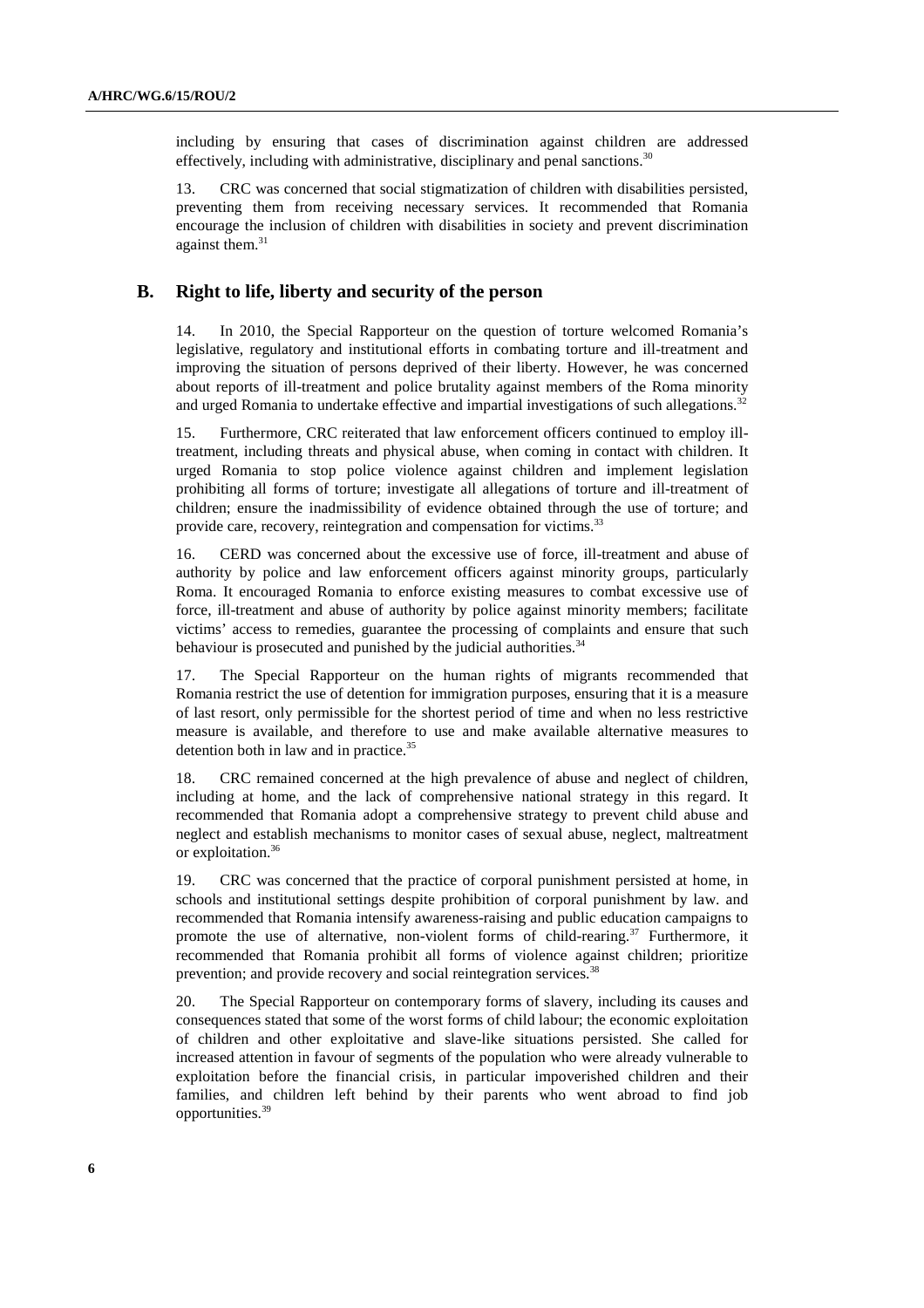21. CRC recommended that Romania implement and enforce laws and policies protecting children from economic exploitation, including child labour and begging, and monitor the situation of children involved in all forms of economic exploitation with the view to eliminate such practices.<sup>40</sup> Furthermore, the Special Rapporteur on contemporary forms of slavery, including its causes and consequences encouraged Romania to consider child work in the streets as one of the worst forms of child labour.<sup>41</sup> CRC recommended that Romania develop a strategy to address the root causes of children living in the street, define preventive and protective measures and ensure that street children attend school and provide them with health-care services, shelter and food. $42$ 

22. The Special Rapporteur on contemporary forms of slavery, including its causes and consequences recommended that Romania take measures to change the widespread public perception that child work is a tradition which is harmless by undertaking awarenessraising campaigns on various kinds of negative consequences resulting from the worst forms of child labour and economic exploitation of children, in particular in the rural areas. She also recommended that Romania design a comprehensive strategy for improving the efficacy of national and local institutions dealing with child labour. $43$ 

23. CRC was concerned about the high number of sexually exploited children and the increased number of children trafficked from Romania to other States. It was also concerned that trafficked girl-victims of sexual exploitation were sometimes seen as criminals. CRC recommended that Romania consider such children, including those subjected to prostitution, as victims in need of recovery and reintegration and not as offenders. It also recommended that Romania provide such children with special protective measures to prevent victimization and re-victimization.<sup>44</sup>

24. The Special Rapporteur on contemporary forms of slavery, including its causes and consequences took note of information indicating that Romania continued to be a country of origin for human trafficking. She highlighted a decrease in trafficking for sexual exploitation but an increase in trafficking for forced labour. The number of prosecution of human trafficking also decreased. She recommended that Romania ensure effective implementation of anti-trafficking legislation and allocate funding for non-governmental organizations that deliver services to victims and for anti-trafficking prevention programmes.<sup>45</sup> The Special Rapporteur on the human rights of migrants recommended that Romania ensure the implementation by law enforcement officials of legal provisions guaranteeing that assistance and protection provided to victims are not dependent on their cooperation in testifying against traffickers.<sup>46</sup>

#### **C. Administration of justice, including impunity, and the rule of law**

25. The Special Rapporteur on the independence of judges and lawyers commended Romania for its efforts to strengthen the judiciary through various reforms.<sup>47</sup> Nonetheless, she highlighted that a number of challenges remained, including related to the need to: create effective procedures for addressing potential conflicts of interest among the members of the Supreme Council of Magistracy; identify and discipline misconduct; and address the practice of assigning magistrates to non-judicial positions within the judiciary and appointing them to various Government agencies, thereby depleting the already understaffed courts and prosecution offices.<sup>48</sup>

26. Furthermore, the Special Rapporteur on the independence of judges and lawyers encouraged Romania to ensure a human rights-based and people-centred approach to judicial reform and take into consideration aspects related to access to justice when taking decisions to close certain courts; and design and implement a plan for the transition period before the entry into force of the Code of Civil Procedure, the Criminal Code and the Code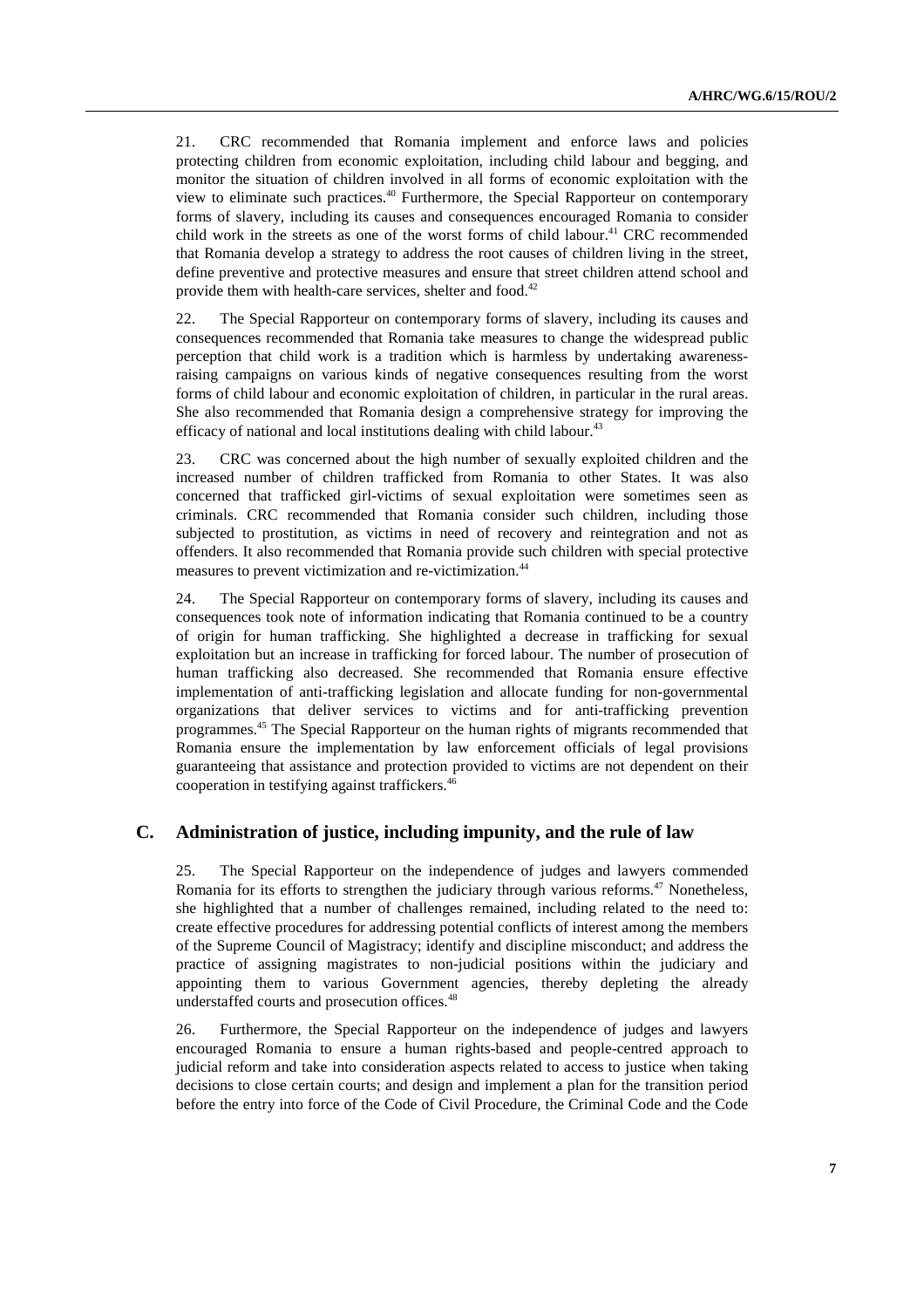of Criminal Procedure so that legal professionals can better cope with the changes to be introduced.<sup>49</sup>

27. To enhance the independence of courts, the Special Rapporteur on the independence of judges and lawyers recommended that Romania ensure that courts are adequately resourced so that they can function properly, and take steps to ensure the institutional independence of the judiciary with regard to the judicial budget, by recognizing the right of the judiciary to draft its own budget and to participate in deliberation of its budget in the Parliament and by entrusting the administration of said budget directly to the judiciary or an independent body responsible for the judiciary.<sup>50</sup> She also recommended that Romania identify means to eliminate undue political and external influence on the Supreme Council of Magistracy.<sup>51</sup>

28. The Special Rapporteur on the independence of judges and lawyers recommended that Romania provide sufficient resources for the re-organization of prosecution offices and redouble its efforts to strengthen the capacity of the Prosecution Service, including ensuring that it is adequately staffed. $52$ 

29. In 2010, the Special Rapporteur on the question of torture reiterated the need for institutional changes to prevent torture and ill-treatment. He stated that pre-trial detention centres should be placed under the authority of the Ministry of Justice and the Forensic Institute under the jurisdiction of the Ministry of Health. $53$ 

30. While welcoming efforts to reduce the length of judicial proceedings, the Special Rapporteur on the independence of judges and lawyers was concerned about the possible detrimental impact that some of these measures may have in the delivery of justice, in particular measures related to the qualification of delays in deciding cases as a disciplinary misconduct.<sup>54</sup>

31. The Special Rapporteur on the independence of judges and lawyers took note of information indicating serious challenges in access to justice by victims of domestic violence and human trafficking, as well as persons of Roma origin.<sup>55</sup>

32. CERD noted with concern that national minorities, particularly the Roma, were not always granted an opportunity to communicate in their own language at all stages of legal proceedings.<sup>56</sup>

33. The Special Rapporteur on the human rights of migrants recommended that Romania ensure that migrants in detention are granted all guarantees associated with the due process of law, are kept informed on the status of their cases and receive specialized free legal assistance and interpretation during the entire procedure, including at administrative stages.<sup>57</sup>

34. CRC recommended that Romania set up specific provisions in criminal law and procedure for the hearing of child victims of crime, including sexual exploitation and sexual abuse.<sup>58</sup>

35. The Special Rapporteur on the human rights of migrants recommended that Romania guarantee the effective protection of witness and victims of trafficking in persons, sale of children, contemporary forms of slavery and forced labour as a key element for the successful investigation and prosecution of perpetrators.<sup>59</sup>

36. The Special Rapporteurs on the human rights of migrants and contemporary forms of slavery, including its causes and consequences recommended that Romania establish effective and accessible channels to allow all migrant workers to lodge complaints on violations of their rights without fear of retaliation. $60$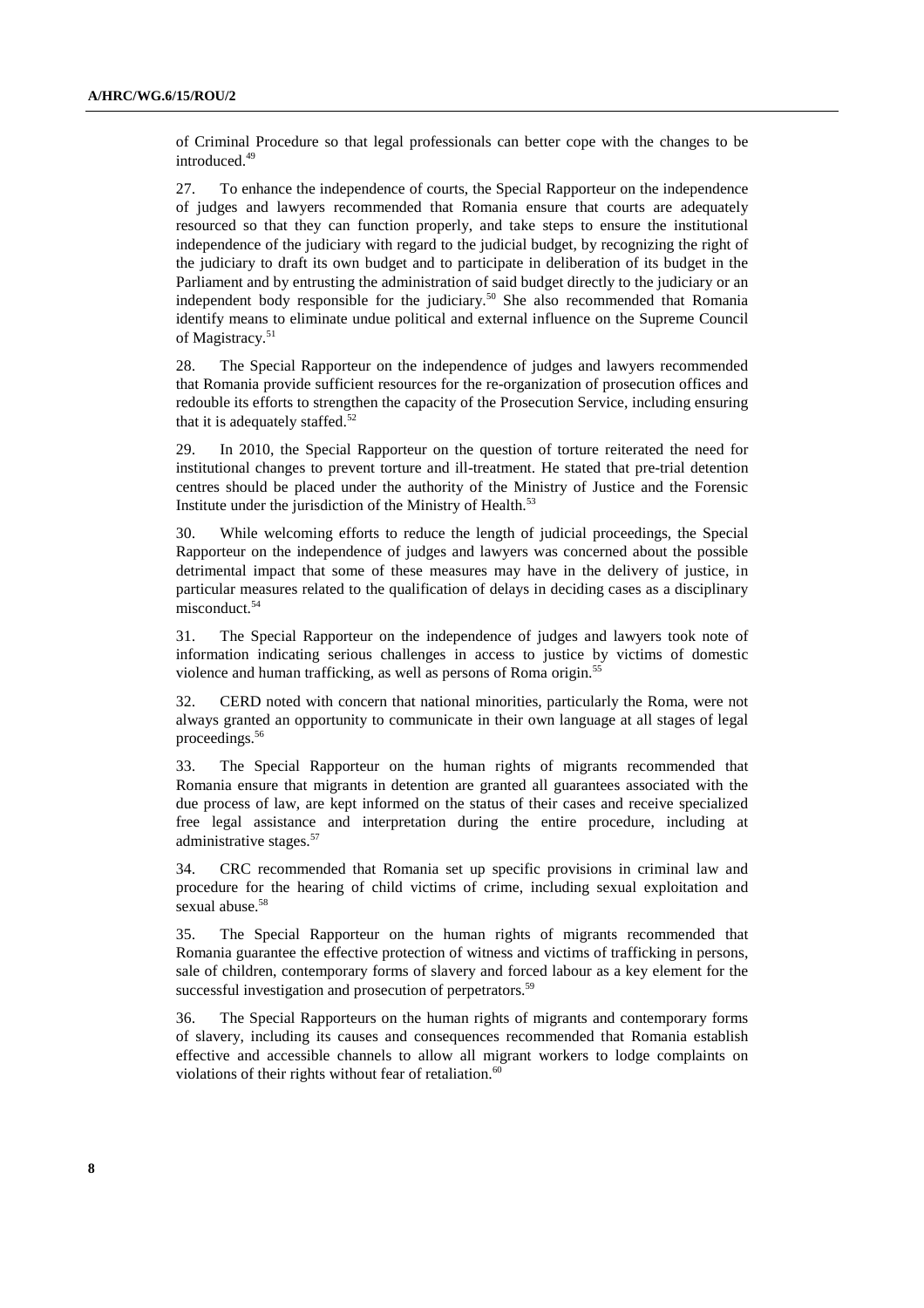37. The Special Rapporteur on contemporary forms of slavery, including its causes and consequences recommended that Romania establish special mechanisms for compensating victims of contemporary forms of slavery for the crimes committed towards them.<sup>61</sup>

38. While welcoming that the minimum age of criminal responsibility is higher than the internationally acceptable minimum, CRC was concerned that during investigation stage procedural rights of children were violated; children were often deprived of liberty in adult detention facilities and did not benefit from special programmes; there were few rehabilitation centres and penitentiaries for children in conflict with the law; and children deprived of liberty seldom had access to appropriate education services. It recommended that Romania improve the juvenile justice system, introduce specialized judges for children in all regions and apply child detention as a last resort measure and for the shortest possible period.<sup>62</sup>

## **D. Right to privacy, marriage and family life**

39. CRC was concerned at the extent of non-registration of births, which disproportionally affected Roma children, street children, new born children abandoned in hospitals and children born in the home and other settings. It was also concerned at the unduly long procedure of late registration of births. Furthermore, It noted the rise in the number of undocumented children.<sup>63</sup>

40. CRC recommended that Romania extend its support to families, including by reinforcing the capacity of public services for social assistance and improving the availability of day care services. It also recommended supporting families at risk of separation, preventing abandonment of children and strengthening parenting capacities and the overall climate of child-rearing.<sup>64</sup>

41. UNICEF stated that while Romania had more than halved the number of children in residential care in 2010, institutionalization increased slightly in 2011 because more families fell into extreme poverty and the budget for foster care was reduced.<sup>65</sup> CRC recommended that Romania promote foster care as a form of alternative care and ensure the protection of children's rights in alternative care institutions.<sup>66</sup>

### **E. Freedom of association**

42. In 2010, the ILO Committee of Experts on the Application of Conventions and Recommendations (ILO Committee of Experts) noted information that in recent years, certain employers made employment conditional upon the worker agreeing not to create or join a union.<sup>67</sup> In 2011, the ILO Committee of Experts requested that the Government take the necessary measures to guarantee full protection against acts of anti-union discrimination, including by imposing sufficiently dissuasive sanctions.<sup>68</sup>

## **F. Right to work and to just and favourable conditions of work**

43. The ILO Committee of Experts reiterated its request to indicate all measures taken to combat effectively the gender pay gap in the sectors where it was particularly wide, including manufacturing, trade, health and social work.<sup>69</sup>

44. The Special Rapporteur on contemporary forms of slavery, including its causes and consequences recommended that Romania provide labour inspectors with the necessary legal powers to carry out inspections in informal workplaces, such as private households.<sup>70</sup>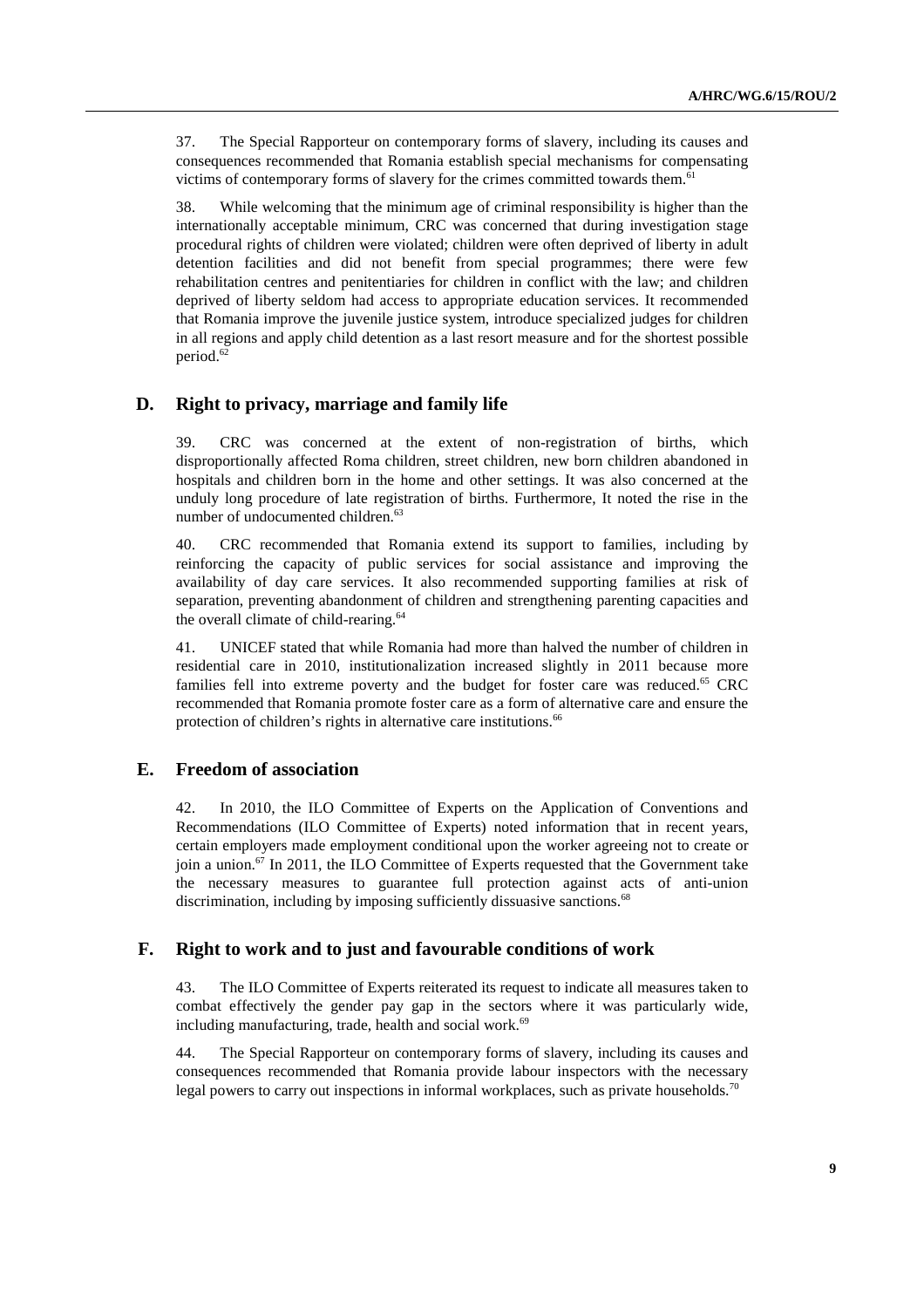## **G. Right to social security and to an adequate standard of living**

45. Concerned by the austerity measures taken to cope with the economic and financial crisis, CERD recommended that Romania ensure that the crises does not have harmful effects on the social situation of vulnerable groups, particularly refugees, immigrants, minorities and Roma, and that it does not lead to racial discrimination against them.<sup>71</sup>

46. CRC was concerned that children were particularly vulnerable to poverty; and that the poverty risk among the Roma was higher than for the majority population. It recommended that Romania intensify support programmes for children in need, particularly regarding nutrition, clothing, schooling and housing. It also recommended the development of policy frameworks to address the complex situation of Roma children and their families.<sup>72</sup>

47. In 2011 and 2012, the Special Rapporteurs on adequate housing, on contemporary forms of racism, racial discrimination, xenophobia and related intolerance and the Independent Expert on Minority Issues sent two communications regarding the housing situation of Roma communities in Baia Mare.<sup>73</sup> According to the information transmitted in 2012, around two thousand Roma residents were to be forcefully evicted from their homes in that area. It was reported that families who refused to relocate to a former office building of an industrial factory were not offered an alternative relocation solution.<sup>74</sup>

48. CRC was concerned that forced evictions of Roma families with children had been carried out without providing alternative lodging or adequate compensation. It recommended that Romania provide adequate compensation or alternative housing in case of forced evictions, with special attention to young children and their families.<sup>75</sup>

49. In 2009, the Special Rapporteur on adequate housing stated that actors dealing with issues related to the right to adequate housing, including public officials and institutions, continued to work without applying a rights-based approach and ignoring the different dimension of the right to adequate housing in their activities, planning and programmes. He encouraged that all actors involved in housing receive adequate training on human rights and the right to adequate housing.<sup>76</sup>

## **H. Right to health**

50. CRC was concerned about inequalities in access to health services, especially in rural areas and for the Roma, and about inadequate conditions of health facilities in rural areas. It recommended that Romania: address inequalities in access to health services through a coordinated approach across all government departments; ensure greater coordination between health policies and those aimed at reducing income inequality and poverty; and improve sanitation and quality of care in health facilities located in deprived areas.<sup>77</sup>

51. CRC remained concerned at the high rate of child mortality, particularly in rural areas, and at low birth weight, indicating malnutrition and anaemia among children. It noted that infant and child mortality and morbidity had been traced to deficiencies in mother and child nutrition, early weaning, parental neglect and low quality of medical services. It recommended that Romania address the causes of child and infant mortality and malnutrition. It also encouraged Romania to place more attention to prenatal and postnatal services and to develop training in parenting skills, particularly on breastfeeding, nutritious diet, proper hygiene, and early childhood development and survival.<sup>78</sup>

52. CRC was concerned that the proportion of young people, including adolescents, among those recently diagnosed with HIV/AIDS was high and that children affected by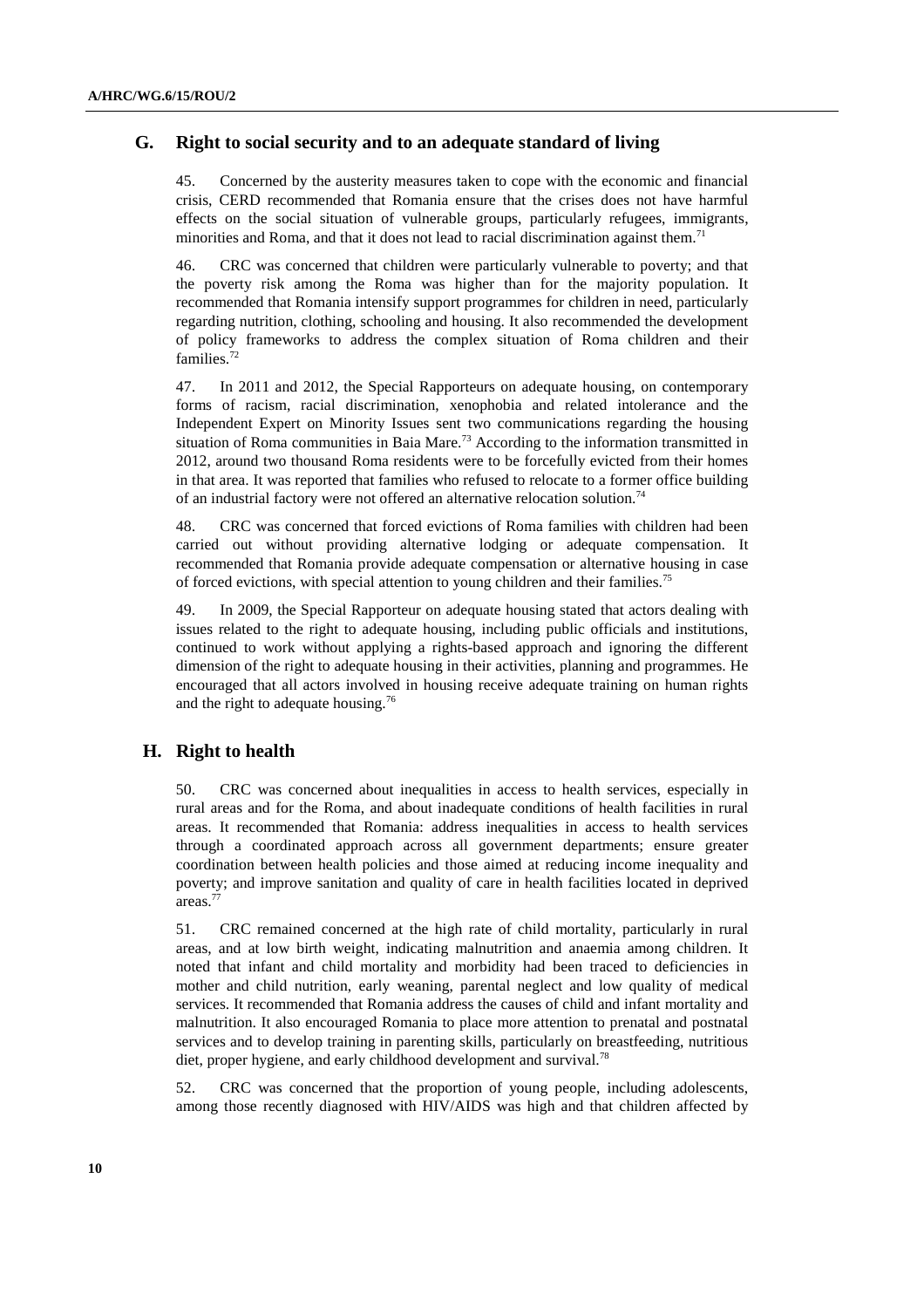HIV/AIDS often experienced barriers in accessing health services.<sup>79</sup> UNICEF reported that the rate of mother-to-child transmission of HIV increased in 2010 due to the fact that one third of HIV-positive mothers were not receiving either treatment or preventive care during pregnancy.<sup>80</sup>

53. CRC was concerned at the use of harmful substances by adolescents and the increase in drug abuse in general, and among younger children in particular. It was also concerned about reported high teenage pregnancies and teenage abortions.<sup>81</sup>

54. CRC was concerned that care and living conditions of mentally ill patients in institutions, including children, had not improved. It was also concerned that there were no psychiatric departments for children with mental disabilities and that children with mental disabilities are placed in adult institutions without supervision.<sup>82</sup>

#### **I. Right to education**

55. CRC was concerned that while education was compulsory and free, there were hidden costs related to education, including payments for school supplies, recreational activities, teaching materials and classroom renovation. It was also concerned that the quality of education varied across communities, with marked rural-urban disparities.<sup>83</sup>

56. CRC was concerned about a decrease in enrolment in primary schools and an increase in the number of school dropouts among children from urban areas and Roma children.<sup>84</sup> The Special Rapporteur on contemporary forms of slavery, including its causes and consequence recommended that Romania ensure that children complete their 10-year compulsory education, by taking concrete action to address the reasons behind noncompletion of schooling, including cultural traditions and poverty, and to strengthen initiatives aimed at addressing the indirect costs of attending schools and the lack of school transportation in rural areas. She also recommended that Romania consider raising the minimum age for employment to 16 so as to make it coincide with the age for completion of compulsory education.<sup>85</sup>

57. In 2009, CERD was concerned that training in human rights and in interracial or interethnic harmony remained insufficient.<sup>86</sup> CRC recommended that Romania include human rights in the school curricula and introduce intercultural education and education for tolerance in the education system.<sup>87</sup>

58. In 2012, the Office United Nations High Commissioner for Human Rights reported that the Romanian Institute for Human Rights in partnership with the Ministry of Education, Research, Youth and Sports provided human rights training for both teachers/educators and pupils. She noted that the Romanian Institute for Human Rights held courses in human rights and the administration of justice for personnel of the Ministry of Administration and Interior.<sup>88</sup>

#### **J. Persons with disabilities**

59. CRC was concerned that children with disabilities were at risk of being abandoned and placed in residential care. It was also concerned about reports alleging violations against children with mental disabilities in institutions, and at the fact that those institutions were understaffed and that personnel lacked special training.<sup>89</sup> Furthermore, It was further concerned that children with disabilities in institutions were not offered solutions for reintegration into the community.<sup>90</sup>

60. CRC was concerned that children with disabilities experienced discrimination in accessing mainstream education. It noted that the majority of them did not attend any form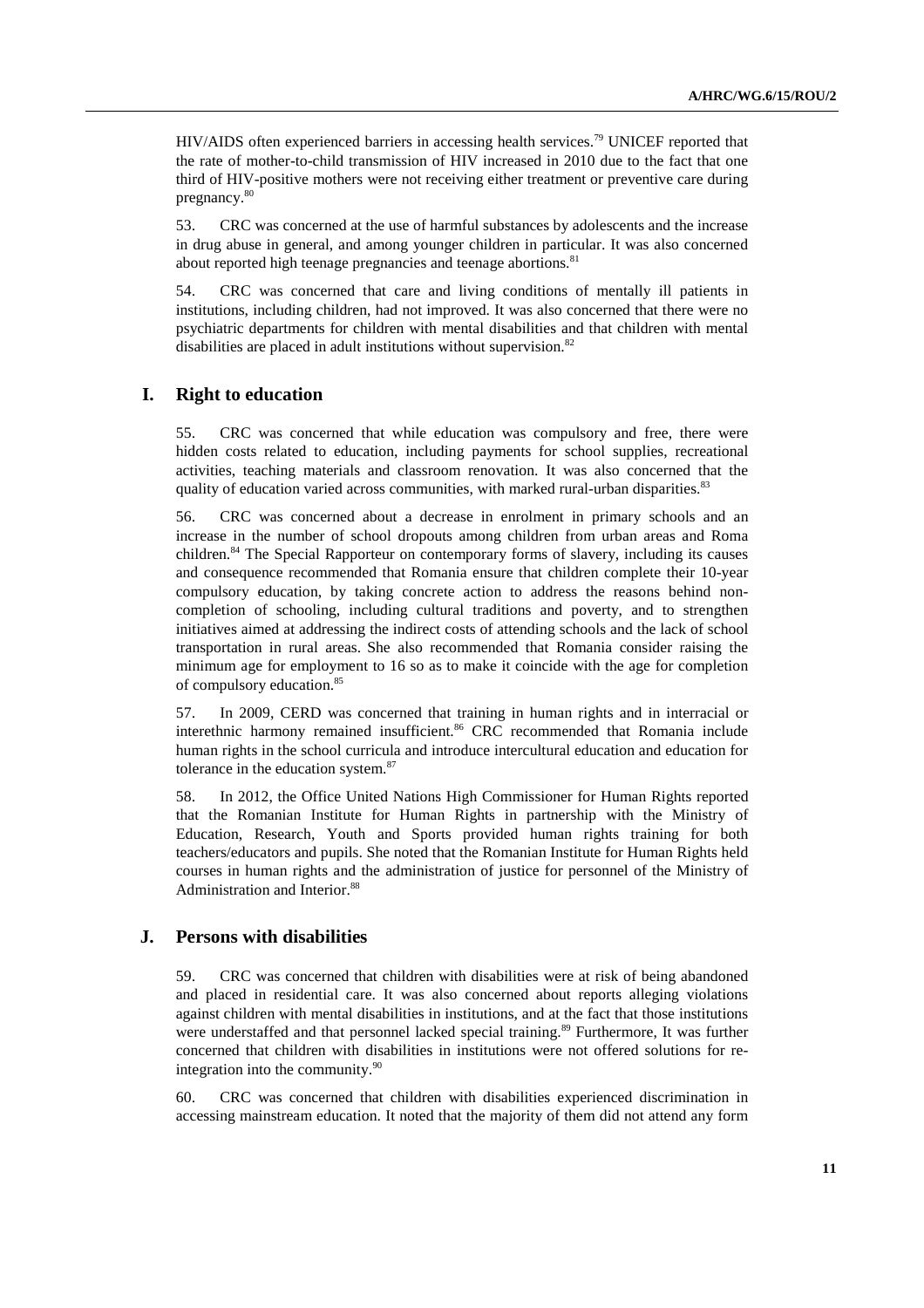of education, while of those who do, majority attend special schools.<sup>91</sup> It recommended that Romania invest considerable resources to ensure the right of children with disabilities to an inclusive education.<sup>92</sup>

61. CRC recommended that Romania develop a comprehensive national policy on disability, promoting the full enjoyment of all human rights and fundamental freedoms by all children with disabilities, and their full participation in society. It also recommended the implementation of legislation providing protection for persons with disabilities as well as programmes and services for children with disabilities.<sup>93</sup>

### **K. Minorities**

62. CRC noted with satisfaction the opportunities created for minorities in law and in practice to interact with courts and local public administration in their mother tongue; broadcast their own TV and radio programmes and receive funding for projects on education, culture, and youth programmes. It also noted that Romania ensured in practice that education conducted completely or partially in national minorities' mother tongue, or the study of their mother tongue is available for children belonging to a number of minorities.<sup>94</sup>

63. CERD was concerned that negative perceptions of minorities, particularly Roma, persisted among the general public. It was concerned at reports of racial stereotyping and hate speech against minorities, particularly Roma, by certain publications, media outlets, political parties and politicians. It recommended that Romania punish such publications, media outlets, political parties and politicians and promote tolerance among ethnic groups.<sup>95</sup>

64. CERD was concerned about the use of racial profiling by police officers and judicial officials.<sup>96</sup>

65. CERD recommended that Romania foster an awareness of tolerance, interracial or inter-ethnic understanding and intercultural relations among law enforcement officials, lawyers and teachers and continue public education and awareness-raising initiatives on multicultural diversity, harmony and tolerance of minorities, particularly Roma.<sup>97</sup>

66. CERD recommended that the Government ensure access to education to the Roma children; facilitate access by the Roma to housing, including by avoiding unlawful expropriation and forced evictions without offering alternative accommodation; guarantee access by the Roma to health care and social services; facilitate the entry of the Roma to the labour market; and combat their discrimination in access to public places and services.<sup>98</sup> Furthermore, The ILO Committee of Experts encouraged Romania to further equal opportunities for the Roma community and to promote their access to employment and vocational training. It asked Romania to ensure that the progress made in promoting equal opportunities of members of the Roma community in employment and occupation are not undermined due to a lack of resources or appropriate funding.<sup>99</sup>

#### **L. Migrants, refugees and asylum seekers**

67. CRC was concerned at the high number of children left behind by parents migrating for work abroad. It also noted an increased incidence of unaccompanied or separated Romanian children abroad. It recommended that Romania: inform potential migrants of the child protection measures available; support children left behind by migrating parents; and ensure that decisions for return and reintegration of unaccompanied Romanian minors are carried out with consideration of the best interests of the child.<sup>100</sup> The Special Rapporteur on the human rights of migrants recommended that Romania continue improving measures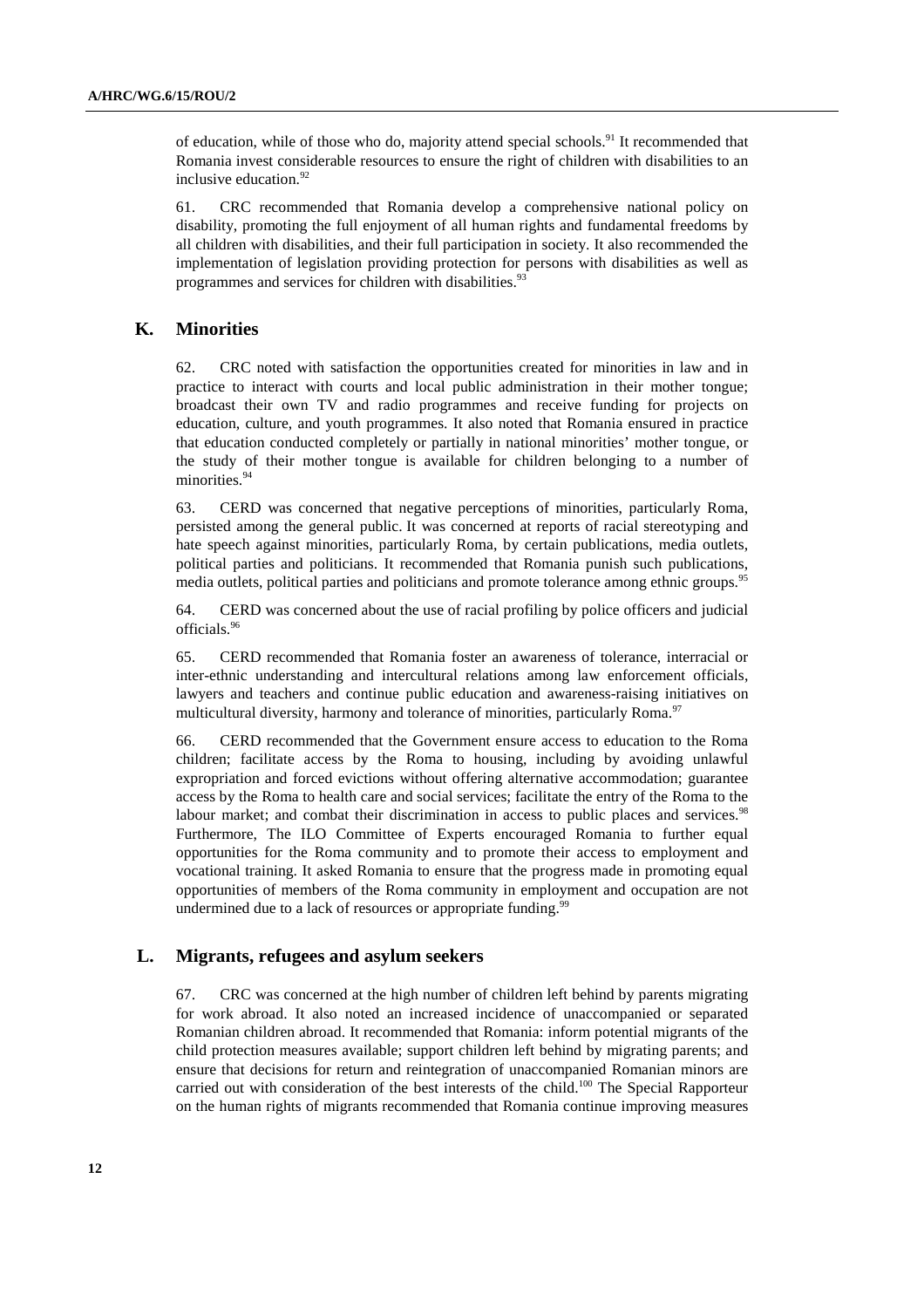for the identification and support of children left behind by migrating parents, including by considering the increase in resources available to social assistance services belonging to municipalities, with a view to strengthening their role, particularly in the early identification of risk situations affecting children left behind.<sup>101</sup>

68. The Special Rapporteur on the human rights of migrants recommended that Romania protect all migrant workers and their families, with special attention to the accountability of abusive employers, and ensure that labour contracts are inclusive and written in a language that the migrant can understand, contain detailed employment conditions, including the employee's right to terminate the contract under specified conditions and contain all other relevant information.<sup>102</sup>

69. The Special Rapporteur on the human rights of migrants noted that irregular migrant children who were unaccompanied were usually escorted to welfare centres where they were accommodated until they were granted refugee status or temporary rights to stay or return to their families.<sup>103</sup> He recommended establishing centres for hosting separated and unaccompanied children, regardless of their immigration status, where they could be provided with specialized assistance, according to their protection needs, by staff and interpreters.<sup>104</sup>

70. UNHCR recommended that Romania ensure adherence to the principle of nonrefoulement, in particular with respect to asylum seekers returned from other European Union countries under the Dublin Regulation, and who did not benefit from a fair Refugee Status Determination (RSD) procedure in Romania. It also recommended that Romania enhance the quality of the RSD procedure by increasing the number of decision-makers in all Romanian Immigration Office (RIO) regional centres, and ensure that all asylumseekers receive timely specialized legal counselling and assistance.<sup>105</sup>

71. In light of the continuing increase in the numbers of asylum seekers arriving in Romania, UNHCR was concerned that the quality of the asylum system and reception conditions might be affected, unless the existing capacities were further expanded.<sup>106</sup> It noted that the material support provided by RIO in its reception centres was insufficient to cover the basic needs of asylum seekers and that access to recreational activities, language classes, vocational training, cultural orientation and psychological and medical assistance was insufficient. It recommended that Romania improve general reception conditions, with a particular focus on material assistance, as well as social, psychological and medical services provided to asylum seekers in RIO. The accommodation capacity for asylum seekers should be increased to respond to the growing number of asylum seekers arriving in Romania.<sup>107</sup>

72. UNHCR further recommended that Romania amend the Asylum Law so as to grant asylum seekers the right to legally work in Romania after a maximum period of sixth months after lodging an asylum application and the Citizenship Law so that persons with subsidiary protection can benefit from the same favourable provisions as refugees for acquiring Romanian citizenship.<sup>108</sup>

73. UNHCR stated that Romania did not have any procedure in place to determine statelessness, which undermines its ability to meet its protection obligations towards stateless persons in its territory as set out in the 1954 Convention. It recommended that Romania (a) establish a statelessness determination procedure and (b) reform the Citizenship Law to include a safeguard against statelessness, which provides that children born in the territory, who would otherwise be stateless, acquire Romanian nationality.<sup>109</sup>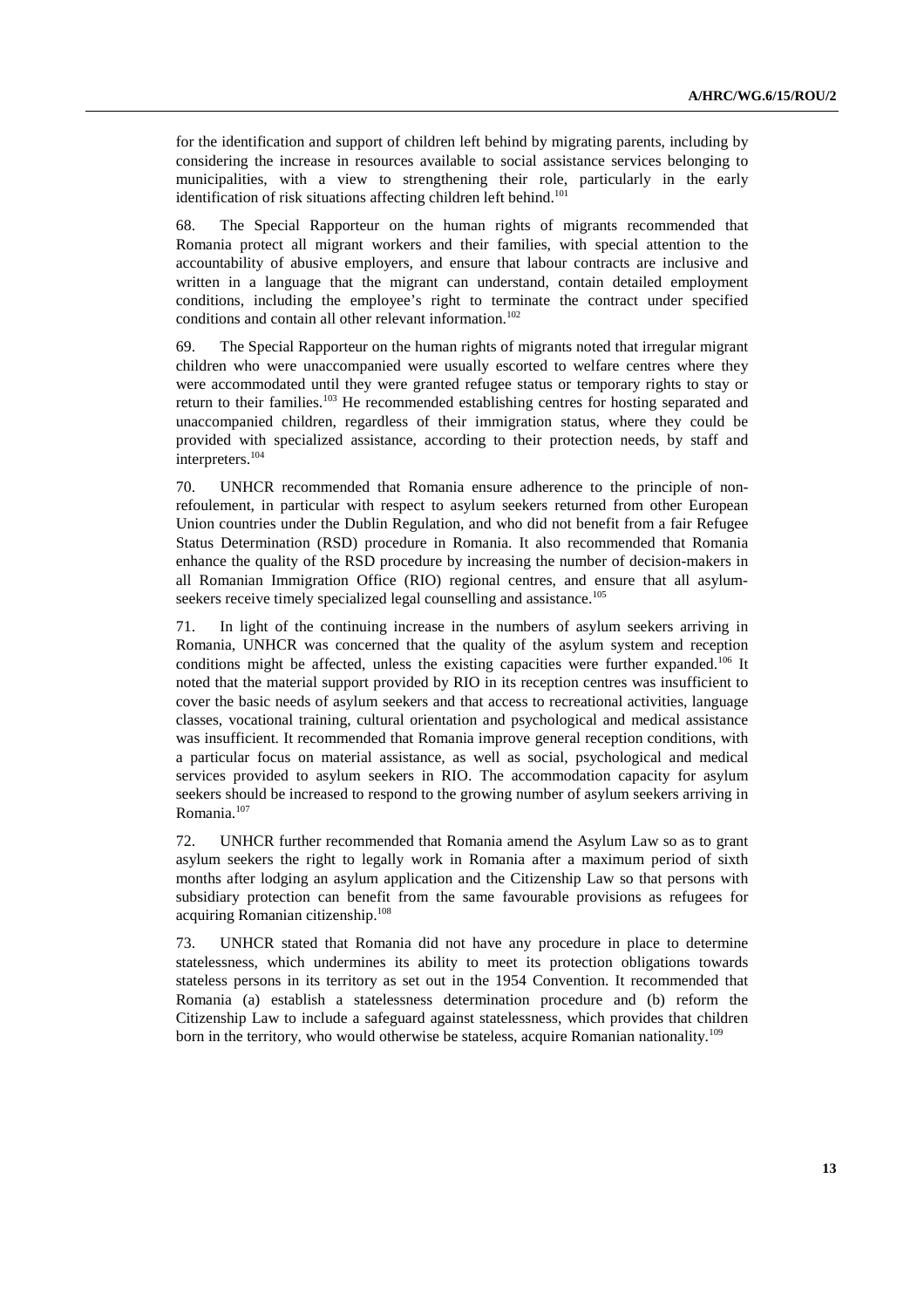#### *Notes*

- <sup>1</sup> Unless indicated otherwise, the status of ratifications of instruments listed in the table may be found on the official website of the United Nations Treaty Collection database, Office of Legal Affairs of the United Nations Secretariat, http://treaties.un.org/. Please also refer to the United Nations compilation on Romania from the previous cycle (A/HRC/WG.6/2/ROM/2).
- $2$  The following abbreviations have been used for this document:

| <b>ICERD</b>                                                                                 | International Convention on the Elimination of All Forms of Racial                            |  |
|----------------------------------------------------------------------------------------------|-----------------------------------------------------------------------------------------------|--|
|                                                                                              | Discrimination                                                                                |  |
| <b>ICESCR</b>                                                                                | International Covenant on Economic, Social and Cultural Rights;                               |  |
| <b>OP-ICESCR</b>                                                                             | <b>Optional Protocol to ICESCR</b>                                                            |  |
| <b>ICCPR</b>                                                                                 | International Covenant on Civil and Political Rights                                          |  |
| <b>ICCPR-OP1</b>                                                                             | <b>Optional Protocol to ICCPR</b>                                                             |  |
| <b>ICCPR-OP2</b>                                                                             | Second Optional Protocol to ICCPR, aiming at the abolition of the death<br>penalty            |  |
| <b>CEDAW</b>                                                                                 | Convention on the Elimination of All Forms of Discrimination against<br>Women                 |  |
| <b>OP-CEDAW</b>                                                                              | <b>Optional Protocol to CEDAW</b>                                                             |  |
| <b>CAT</b>                                                                                   | Convention against Torture and Other Cruel, Inhuman or Degrading                              |  |
|                                                                                              | <b>Treatment or Punishment</b>                                                                |  |
| OP-CAT                                                                                       | Optional Protocol to CAT                                                                      |  |
| <b>CRC</b>                                                                                   | Convention on the Rights of the Child                                                         |  |
| OP-CRC-AC                                                                                    | Optional Protocol to CRC on the involvement of children in armed<br>conflict                  |  |
| OP-CRC-SC                                                                                    | Optional Protocol to CRC on the sale of children, child prostitution and<br>child pornography |  |
| OP-CRC-IC                                                                                    | Optional Protocol to CRC on a communications procedure                                        |  |
| <b>ICRMW</b>                                                                                 | International Convention on the Protection of the Rights of All Migrant                       |  |
|                                                                                              | Workers and Members of Their Families                                                         |  |
| <b>CRPD</b>                                                                                  | Convention on the Rights of Persons with Disabilities                                         |  |
| <b>OP-CRPD</b>                                                                               | <b>Optional Protocol to CRPD</b>                                                              |  |
| CPED International Convention for the Protection of All Persons from Enforced Disappearance. |                                                                                               |  |

- 3 Individual complaints: ICCPR-OP 1, art 1; OP-CEDAW, art. 1; OP-CRPD, art. 1; OP-ICESCR, art. 1; OP-CRC-IC, art.5; ICERD, art. 14; CAT, art. 22; ICRMW, art. 77; and CPED, art. 3. Inquiry procedure: OP-CEDAW, art. 8; CAT, art. 20; CPED, art. 33; OP-CRPD, art. 6; OP-ICESCR, art. 11; and OP-CRC-IC, art. 13. Inter-State complaints: ICCPR, art. 41; ICRMW, art. 76; CPED, art. 32; CAT, art. 21; OP-ICESCR, art. 10; and OP-CRC-IC, art. 12. Urgent action: CPED, art. 30.
- <sup>4</sup> Protocol to Prevent, Suppress and Punish Trafficking in Persons, Especially Women and Children, supplementing the United Nations Convention against Transnational Organized Crime.
- <sup>5</sup> 1951 Convention relating to the Status of Refugees and its 1967 Protocol, 1954 Convention relating to the Status of Stateless Persons and 1961 Convention on the Reduction of Statelessness.
- <sup>6</sup> Geneva Convention for the Amelioration of the Condition of the Wounded and Sick in Armed Forces in the Field (First Convention); Geneva Convention for the Amelioration of the Condition of Wounded, Sick and Shipwrecked Members of Armed Forces at Sea (Second Convention); Geneva Convention relative to the Treatment of Prisoners of War (Third Convention); Geneva Convention relative to the Protection of Civilian Persons in Time of War (Fourth Convention); Protocol Additional to the Geneva Conventions of 12 August 1949, and relating to the Protection of Victims of International Armed Conflicts (Protocol I); Protocol Additional to the Geneva Conventions of 12 August 1949, and relating to the Protection of Victims of Non-International Armed Conflicts (Protocol II).. For the official status of ratifications, see Federal Department of Foreign Affairs of Switzerland, at www.eda.admin.ch/eda/fr/home/topics/intla/intrea/chdep/warvic.html.
- 7 International Labour Organization Convention No. 29 concerning Forced or Compulsory Labour; Convention No. 105 concerning the Abolition of Forced Labour; Convention No. 87 concerning Freedom of Association and Protection of the Right to Organise; Convention No. 98 concerning the Application of the Principles of the Right to Organise and to Bargain Collectively; Convention No. 100 concerning Equal Remuneration for Men and Women Workers for Work of Equal Value;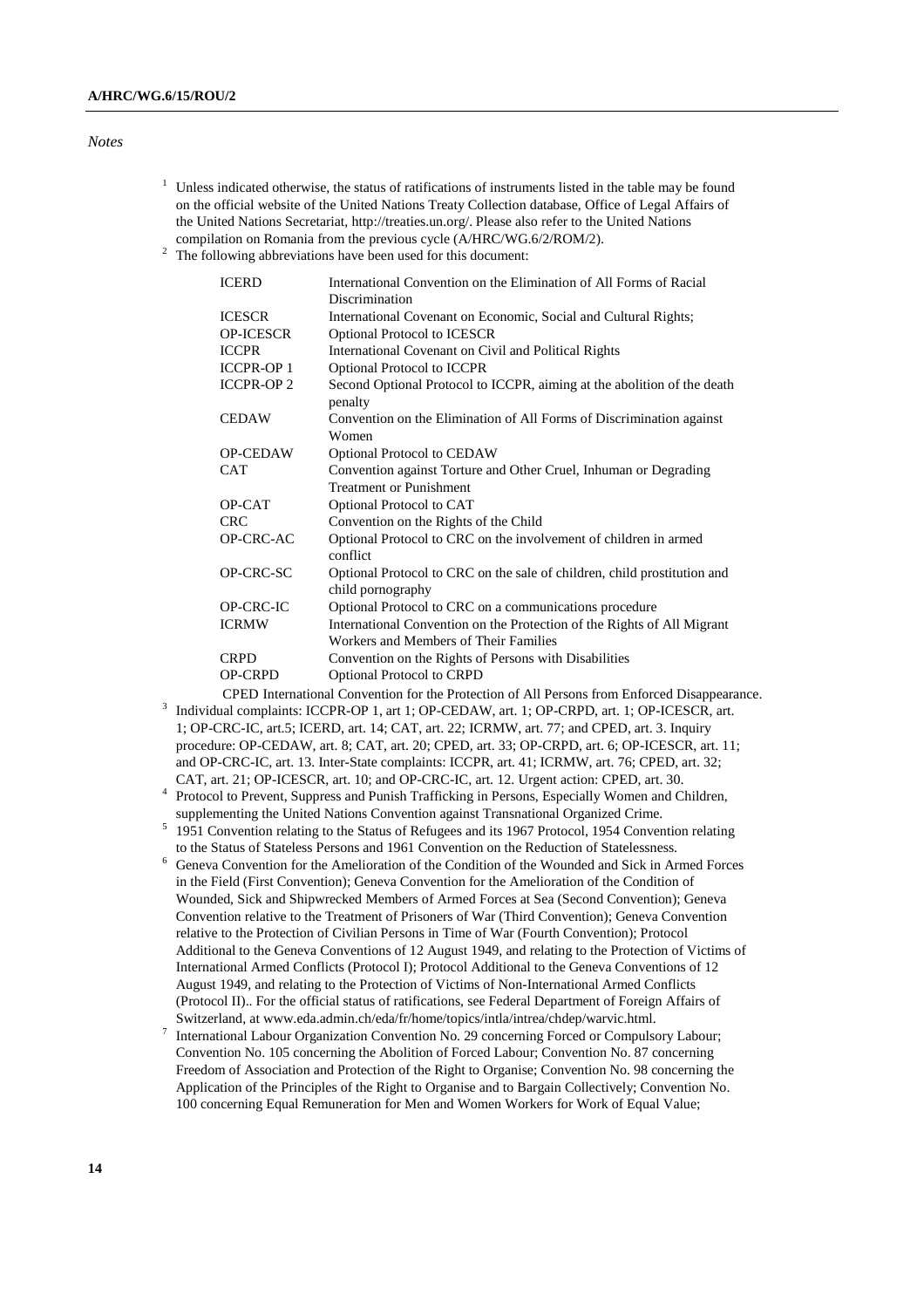Convention No. 111 concerning Discrimination in Respect of Employment and Occupation; Convention No. 138 concerning Minimum Age for Admission to Employment; Convention No. 182 concerning the Prohibition and Immediate Action for the Elimination of the Worst Forms of Child Labour.

- 8 Protocol Additional to the Geneva Conventions of 12 August 1949, and relating to the Adoption of an Additional Distinctive Emblem (Protocol III).
- <sup>9</sup> International Labour Organization Convention No.169, concerning Indigenous and Tribal Peoples in Independent Countries, and International Labour Organization Convention No.189 concerning Decent Work for Domestic Workers.
- <sup>10</sup> A/HRC/14/30/Add.2, para. 106(a); A/HRC/18/30/Add.1, para. 89.
- <sup>11</sup> Concluding observations of the Committee on the Elimination of Discrimination (CERD/C/ROU/CO/16-19), para. 21.
- <sup>12</sup> Concluding observations of the Committee on the Rights of the Child (CRC/C/ROM/CO/4), para. 99.
- <sup>13</sup> CRC/C/ROM/CO/4, , para. 99. See also paragraph. 61.
- <sup>14</sup> UNHCR submission to the UPR on Romania, p. 7.
- <sup>15</sup> According to article 5 of the rules of procedure for the International Coordination Committee (ICC) Sub-Committee on Accreditation, the different classifications for accreditation used by the Sub-Committee are: A: Voting Member (fully in compliance with each of the Paris Principles), B: Non-Voting Member (not fully in compliance with each of the Paris Principles or insufficient information provided to make a determination); C: No Status (not in compliance with the Paris Principles)..
- <sup>16</sup> For the list of national human rights institutions with accreditation status granted by the International Coordination Committee of National Institutions for the Promotion and Protection of Human Rights (ICC), see A/HRC/20/10, annex.
- <sup>17</sup> CRC/C/ROM/CO/4, paras. 13-14.
- <sup>18</sup> CRC/C/ROM/CO/4, para. 14. see also A/HRC/18/30/Add.1, para graph84(d).
- <sup>19</sup> CERD/C/ROU/CO/16-19, para. 11.
- <sup>20</sup> CRC/C/ROM/CO/4, para. 12.
- <sup>21</sup> See http://lib.ohchr.org/HRBodies/UPR/Documents/Session2/RO/Romania-Interim-report-en.pdf.
- $22$  The following abbreviations have been used for this document:

| <b>CERD</b>  | Committee on the Elimination of Racial Discrimination        |
|--------------|--------------------------------------------------------------|
| <b>CESCR</b> | Committee on Economic, Social and Cultural Rights            |
| HR Committee | Human Rights Committee                                       |
| <b>CEDAW</b> | Committee on the Elimination of Discrimination against Women |
| <b>CAT</b>   | Committee against Torture                                    |
| <b>CRC</b>   | Committee on the Rights of the Child                         |
| <b>CRPD</b>  | Committee on the Rights of Persons with Disabilities.        |
|              |                                                              |

- <sup>23</sup> CERD/C/ROU/CO/16-19, para. 27.
- <sup>24</sup> CRC/C/ROM/CO/4, para.6.
- <sup>25</sup> For the titles of special procedures, see www.ohchr.org/EN/HRBodies/SP/Pages/Themes.aspx and www.ohchr.org/EN/HRBodies/SP/Pages/Countries.aspx.
- <sup>26</sup> A/HRC/13/39/Add.6.
- <sup>27</sup> A/HRC/10/7/Add.2.
- <sup>28</sup> CERD/C/ROU/CO/16-19, paras. 5 and 12. See also CRC/C/ROM/CO/4, paragraph 23.
- <sup>29</sup> CERD/C/ROU/CO/16-19, para. 14 (a).
- <sup>30</sup> CRC/C/ROM/CO/4, paras. 23 and 24(b).
- $31$  Ibid., paras. 60 and 61(e).
- <sup>32</sup> A/HRC/13/39/Add.6, para. 74.
- <sup>33</sup> CRC/C/ROM/CO/4, paras. 43-44.
- <sup>34</sup> CERD/C/ROU/CO/16-19, para. 15.
- <sup>35</sup> A/HRC/14/30/Add.2, para. 105(b).
- <sup>36</sup> CRC/C/ROM/CO/4, paras. 56 and 57(b).
- <sup>37</sup> Ibid., paras. 58-59.
- $^{38}$  Ibid., para. 45 (a).
- <sup>39</sup> A/HRC/18/30/Add.1, para.83.
- $40$  CRC/C/ROM/CO/4, para. 82 (a) and (b).
- <sup>41</sup> A/HRC/18/30/Add.1, para.86 (a).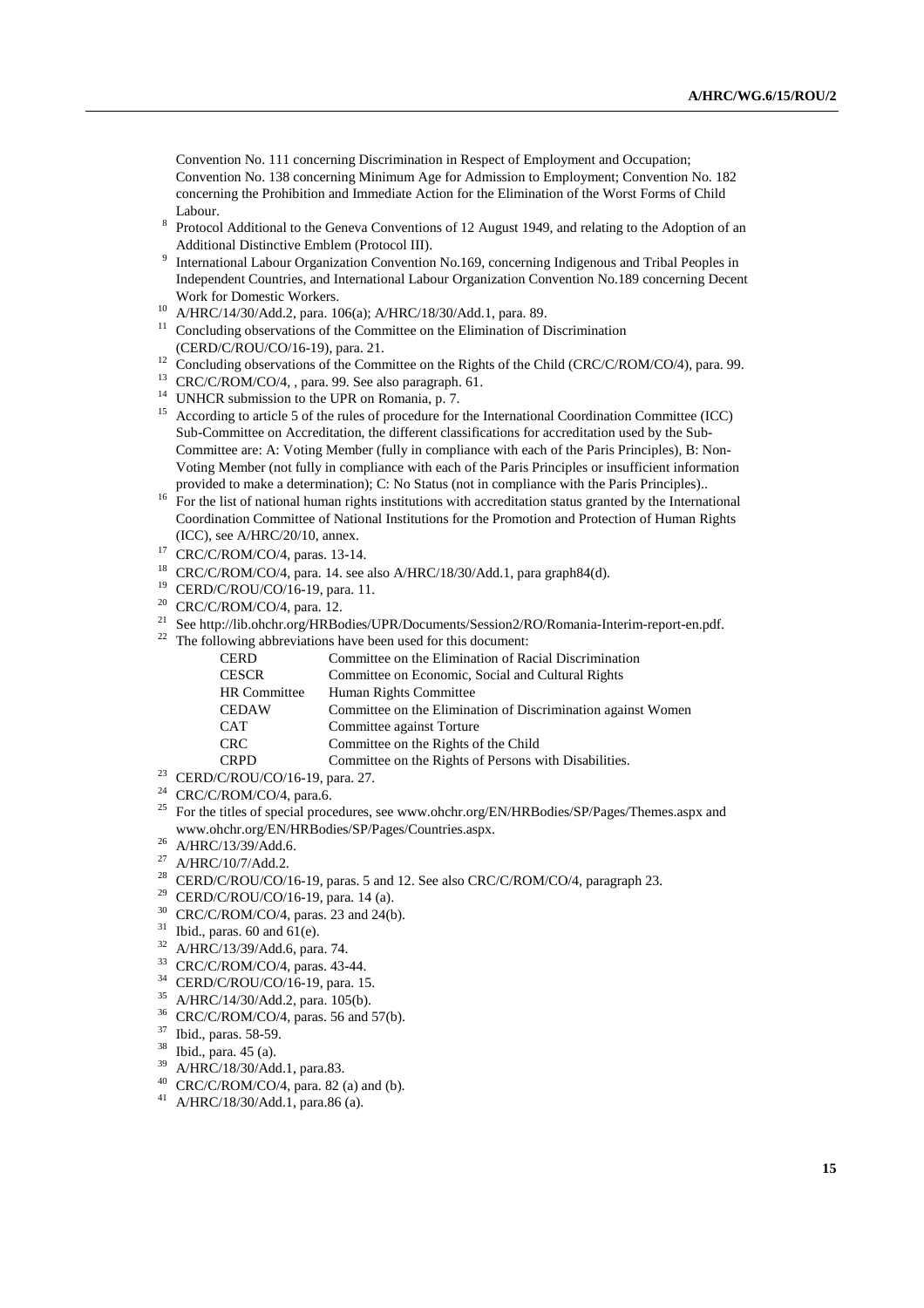- $^{42}$  CRC/C/ROM/CO/4, para. 85.
- A/HRC/18/30/Add.1, paras .85(a) and (b)**.**
- CRC/C/ROM/CO/4, paras. 87 and 88 (b) and (d). See also paragraphs 33 and 93.
- A/HRC/18/30/Add.1, paras. 56 and.93(b).
- A/HRC/14/30/Add.2, para. 107(e).
- A/HRC/20/19/Add.1, paras. 90.
- Ibid., para. 93.
- Ibid., para. 97 (a) and (b).
- Ibid., paras. 97(i) and 98(b) and (e).
- Ibid., para. 98(h).
- Ibid., paras. 97 (d) and 101(a).
- A/HRC/13/39/Add.6, para. 77.
- A/HRC/20/19/Add.1, para. 27.
- Ibid., para. 67.
- CERD/C/ROU/CO/16-19, para. 19.
- A/HRC/14/30/Add.2, para. 105(d).
- CRC/C/ROM/CO/4, para. 88 (c).
- A/HRC/14/30/Add.2, para. 107 (a).
- A/HRC/14/30/Add.2, para. 106(g); A/HRC/18/30/Add.1, para.91**.**
- A/HRC/18/30/Add.1, para.93(a)**.**
- CRC/C/ROM/CO/4, paras. 91-92.
- Ibid, para. 35.
- Ibid, para. 47.
- E/ICEF/2012/P/L.6, para. 4.
- CRC/C/ROM/CO/4, para. 52.
- <sup>67</sup> ILO Committee of Experts on the Application of Conventions and Recommendations, Observation concerning the Right to Organise and Collective Bargaining Convention, 1949 (No. 98), adopted 2010, published 100st ILC session (2011), first paragraph, available from
- http://www.ilo.org/dyn/normlex/en/f?p=1000:13100:0::NO:13100:P13100\_COMMENT\_ID:232917. ILO Committee of Experts on the Application of Conventions and Recommendations, Observation concerning the Right to Organise and Collective Bargaining Convention, 1949 (No. 98), adopted 2011, published 101st ILC session (2012), sixth paragraph, available from
- http://www.ilo.org/dyn/normlex/en/f?p=1000:13100:0::NO:13100:P13100\_COMMENT\_ID:269894. <sup>69</sup> ILO Committee of Experts on the Application of Conventions and Recommendations, Direct Request concerning Equal Remuneration Convention, 1951 (No. 100), adopted 2011, published 101st ILC session (2012), second paragraph, available from

http://www.ilo.org/dyn/normlex/en/f?p=1000:13100:0:NO:13100:P13100\_COMMENT\_ID:2699079.

- A/HRC/18/30/Add.1, para.84(h)**.**
- CERD/C/ROU/CO/16-19, para. 10.
- CRC/C/ROM/CO/4, paras. 74-75.
- A/HRC/19/44, p. 63; A/HRC/21/49, p.38.
- A/HRC/21/49, p.38.
- CRC/C/ROM/CO/4, paras. 84-86.
- A/HRC/10/7/Add.2, para. 424.
- CRC/C/ROM/CO/4, paras. 62, 63 and 64.
- CRC/C/ROM/CO/4, paras. 30-31. See also paragraphs 63 and 65.
- CRC/C/ROM/CO/4, para. 72.
- E/ICEF/2012/P/L.6, para. 5.
- 81 CRC/C/ROM/CO/4, para. 68.
- Ibid, para. 66.
- Ibid, para. 76 (b) and (g).
- $^{84}$  Ibid, para. 76 (a).
- A/HRC/18/30/Add.1, paras. 85(d) (e)**.**
- CERD/C/ROU/CO/16-19, para. 20.
- CRC/C/ROM/CO/4, para. 77 (c) and (e).
- A/HRC/21/20, paras. 25 and 34.